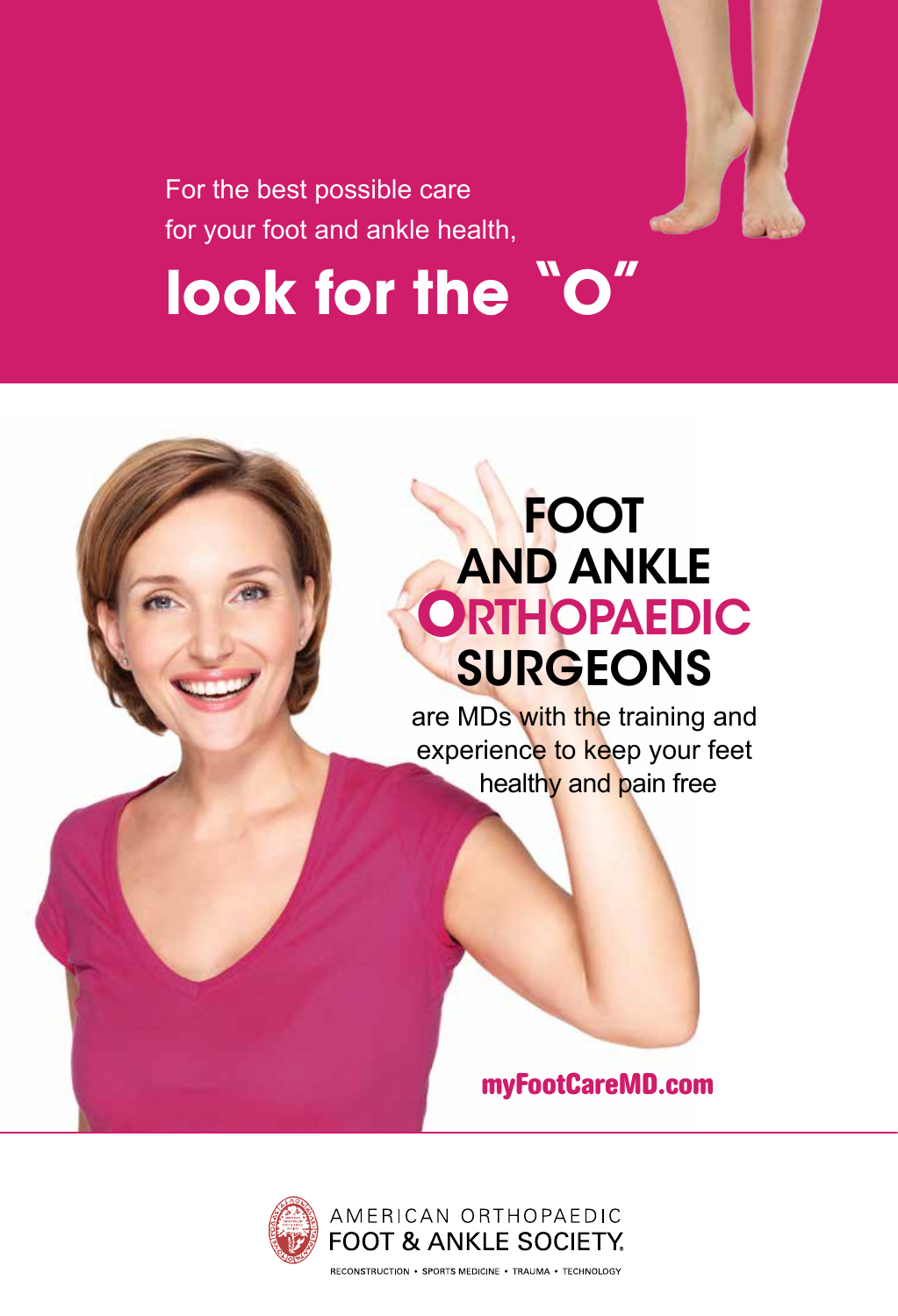## Why Choose a Foot and Ankle ORTHOPAEDIC Surgeon?

#### **THEY'RE FULLY TRAINED MEDICAL DOCTORS**

Foot and ankle ORTHOPAEDIC surgeons are the only foot care specialists who are **fully trained as medical doctors** (MDs or DOs). That means they've completed medical school, passed national boards for certification and can address foot and ankle problems as part of your whole body health.

> **BODY HEALTH**

**FULL** 

*"People may not realize that a seemingly simple foot problem could be an indicator of a more significant health issue. As an MD, I take each patient's whole body health into account to ensure that I'm providing the best treatment for their overall health and well-being."*

#### **THEY'RE HIGHLY SPECIALIZED**

Foot and ankle ORTHOPAEDIC surgeons are **highly specialized.** In addition to four years of medical school, they complete five years of residency training in orthopaedic surgery plus one more year of advanced training in foot and ankle care. Rest assured that foot and ankle ORTHOPAEDIC surgeons love what they do for you.

Foot and Ankle ORTHOPAEDIC Surgeons complete:

- **4 Years** of Undergraduate Study
- **4 Years** of Medical School
- **5 Years** of Residency Training in Orthopaedic Surgery

**1-2 Years** of Fellowship in Foot and Ankle Orthopaedic Surgery

**1O YEARS+ OF TRAINING**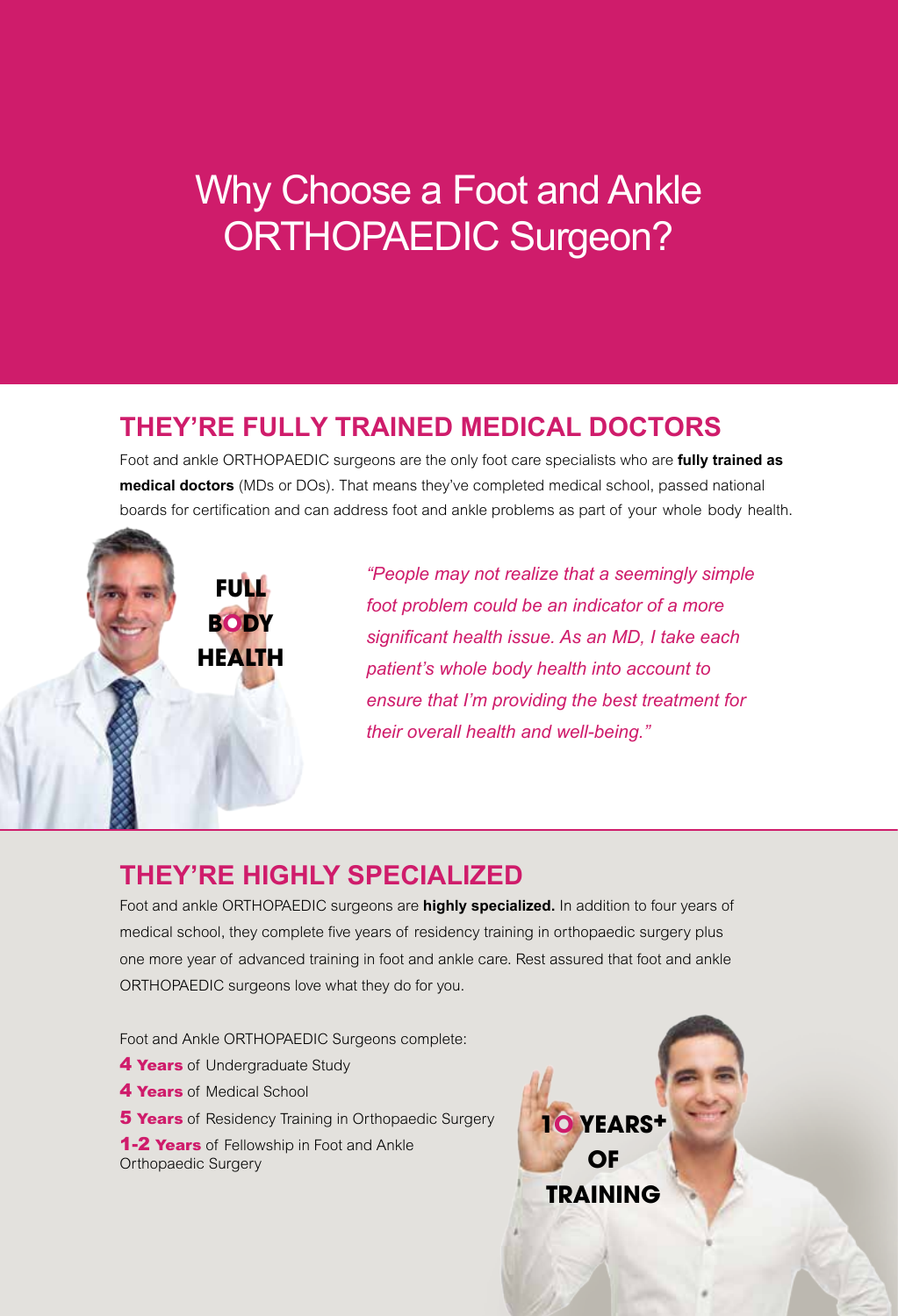# **NOT JUST SURGERIES**

#### **THEY DON'T JUST OPERATE**

Foot and ankle ORTHOPAEDIC surgeons aren't just surgeons. They diagnose problems and treat the whole foot and ankle – for **both surgical and non-surgical cases.** No matter what kind of problem you're having, a foot and ankle ORTHOPAEDIC surgeon can deliver the care you need.

#### **THEY KNOW HOW TO TREAT COMPLICATED CASES**

Foot and ankle ORTHOPAEDIC surgeons are **experts at complicated cases**. With their extensive training and specialized knowledge, they provide the right treatment right from the start, keeping your pain and costs to a minimum.



#### **THEY'RE GREAT FOR SECOND OPINIONS**

Don't take chances with your feet. Particularly if surgery is recommended, be sure to get a second opinion from a foot and ankle ORTHOPAEDIC surgeon.

*"At the recommendation of a friend, I got a second opinion from a foot and ankle orthopaedic surgeon after I tore my Achilles tendon – and I'm so glad I did. Thanks to my surgeon's advanced capabilities and thoughtful treatment plan, I'm able to run and play sports again."*